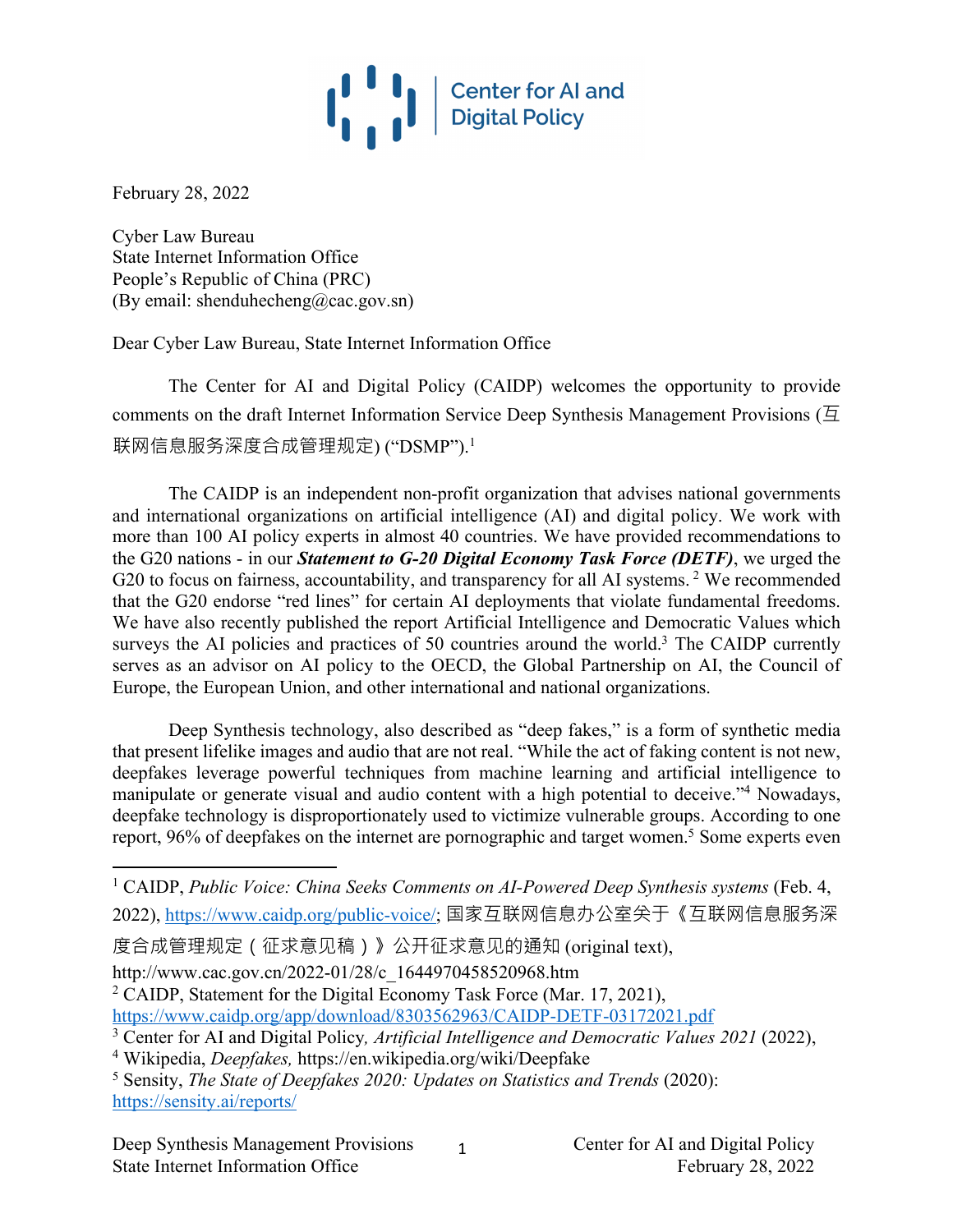## $\left|\left|\right|\right|$   $\left|\right|$   $\left|\right|$  Center for Al and

label deepfake pornography as the next epidemic of abuse. <sup>6</sup> In this regard, **we support** your proposal to prohibit the *inappropriate* use of deep synthesis technology (深度合成服务) to produce or publish pornography, which infringes on privacy or dignity of a person.

Following the English translation of the DSMP7, **we propose**, among other things the following:

## AI Principles and Values

1. *We encourage the addition of principles of fairness, accountability, and transparency for Deep Synthesis AI systems.*

The principles of fairness, transparency and accountability are set out in the G20 AI Guidelines<sup>8</sup> and UNESCO Recommendation on the Ethics of Artificial Intelligence<sup>9</sup>, both of which the PRC has endorsed. Therefore, the DSMP should require deep synthesis service providers to follow these principles.

2. *We recommend including a specific provision protecting the rights of children and other vulnerable groups.*

Article 7 of DSMP imposes responsibility on providers to follow standards, laws, and regulations, as well as protect the interests of minors. The importance of protecting children in the AI context is recognized by  $UNESCO<sup>10</sup>$  and G20 principles, as well as in China's Internet Information Service Algorithmic Recommendation Management Provisions ( $\overline{\mathfrak{A}}$ 联网信息服务算法推荐管理规) (Article 18). Minors are also duly protected under the Personal Information Protection Law (中华人民共和国个人信息保护法) (Articles 28

https://digichina.stanford.edu/work/translation-internet-information-service-deep-synthesismanagement-provisions-draft-for-comment-jan-2022/

 $\mathcal{L}$ 

<sup>6</sup> BBC, *Deepfake pornography could become an 'epidemic', expert warns* (May 27, 2021), https://www.bbc.com/news/uk-scotland-

<sup>57254636#:~:</sup>text=Deepfake%20pornography%20is%20where%20computer,to%20abuse%20an d%20harass%20women

<sup>7</sup> Stanford Cyber Policy Center (Feb. 4, 2022) Translation: Internet Information Service Deep Synthesis Management Provisions (Draft for Comment) – Jan. 2022,

<sup>8</sup> G20, *G20 AI Guidelines* 2019 sects 1.2, 1.3, 1.5, https://www.g20 insights.org/related\_literature/g20-japan-ai-principles/

<sup>9</sup> UNESCO, *Recommendation on the Ethics of Artificial Intelligence,* pars. 28-30, 37-41, 42-43 (2021), https://unesdoc.unesco.org/ark:/48223/pf0000380455.( "*UNESCO AI* 

*Recommendation*"). The Recommendation was adopted by UNESCO member states, including the PRC, on Nov. 25, 2021.

<sup>10</sup> *UNESCO AI Recommendation,* par. 125.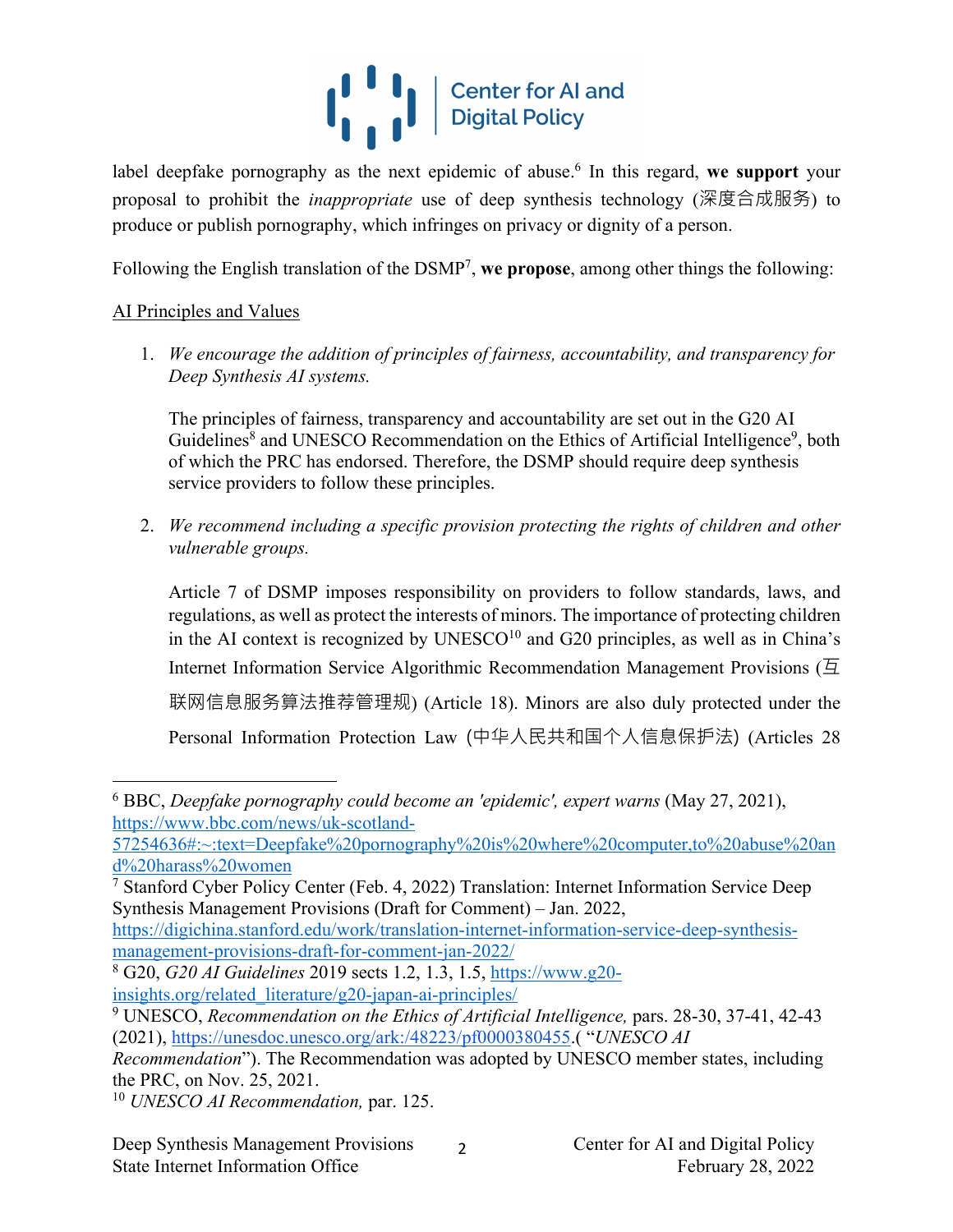

and 21). So are the elderly (Article 19) and "individual characteristics" (Article 17) in the former as well as individual's/ identity characteristics (Articles 24 and 26) and religious beliefs (Article 28) in the latter. We strongly encourage you to prohibit use of deep synthesis technology to manipulate or harm minors, the elderly, minorities, or other vulnerable groups.

3. *We encourage adding environment, ecosystem flourishing and sustainability as one of the principles that deep synthesis services providers/users shall consider.*

Scientists have expressed their concern of deep fake geography, $11$  which needs to be considered. Deep fake data can create a false reality on environmental issues such as climate change and global warming.

4. *We encourage you to recognize pluralism and diversity as one the principles that service providers/users should follow.*

We support the prohibition against using deep synthesis to spread false information, although we are concerned whether Article 4 of the DSMP will be used as a legal tool to limit free speech. Article 4 of the DSMP indicates that deep synthesis providers as well as users shall respect social morals and ethics, adhere to the correct political direction, public opinion orientation and value orientation. In media sources DSMP is considered to "mould a cyberspace that promotes Chinese socialist values.*"12*

UNESCO in the recommendation on the Ethics of Artificial Intelligence highlighted the need for "Respect, protection and promotion of diversity and inclusiveness should be ensured throughout the life cycle of AI systems, consistent with international law, including human rights law.*"13*

5. *We recommend clarifying issue of consent in the case of editing facial, vocal, or distinguishing biological information.*

Article 12 of DSMP requires deep synthesis providers to obtain the individual consent of the subject whose personal information is being processed, if a deep synthesis service provider processes significant editing functions for biometric information, such as face and human voice, or other distinguishing biological information. There is a need to provide

<sup>12</sup> Reuters, *China issues draft rules for fakes in cyberspace,* (Jan. 29, 2022),

https://www.reuters.com/world/china/china-regulator-issues-draft-rules-cyberspace-contentproviders-2022-01-28/

3

<sup>11</sup> Science Daily, *A growing problem of 'deepfake geography': How AI falsifies satellite images* (Apr. 21, 2021), https://www.sciencedaily.com/releases/2021/04/210421124657.htm

<sup>13</sup> *UNESCO AI Recommendation,* par. 19.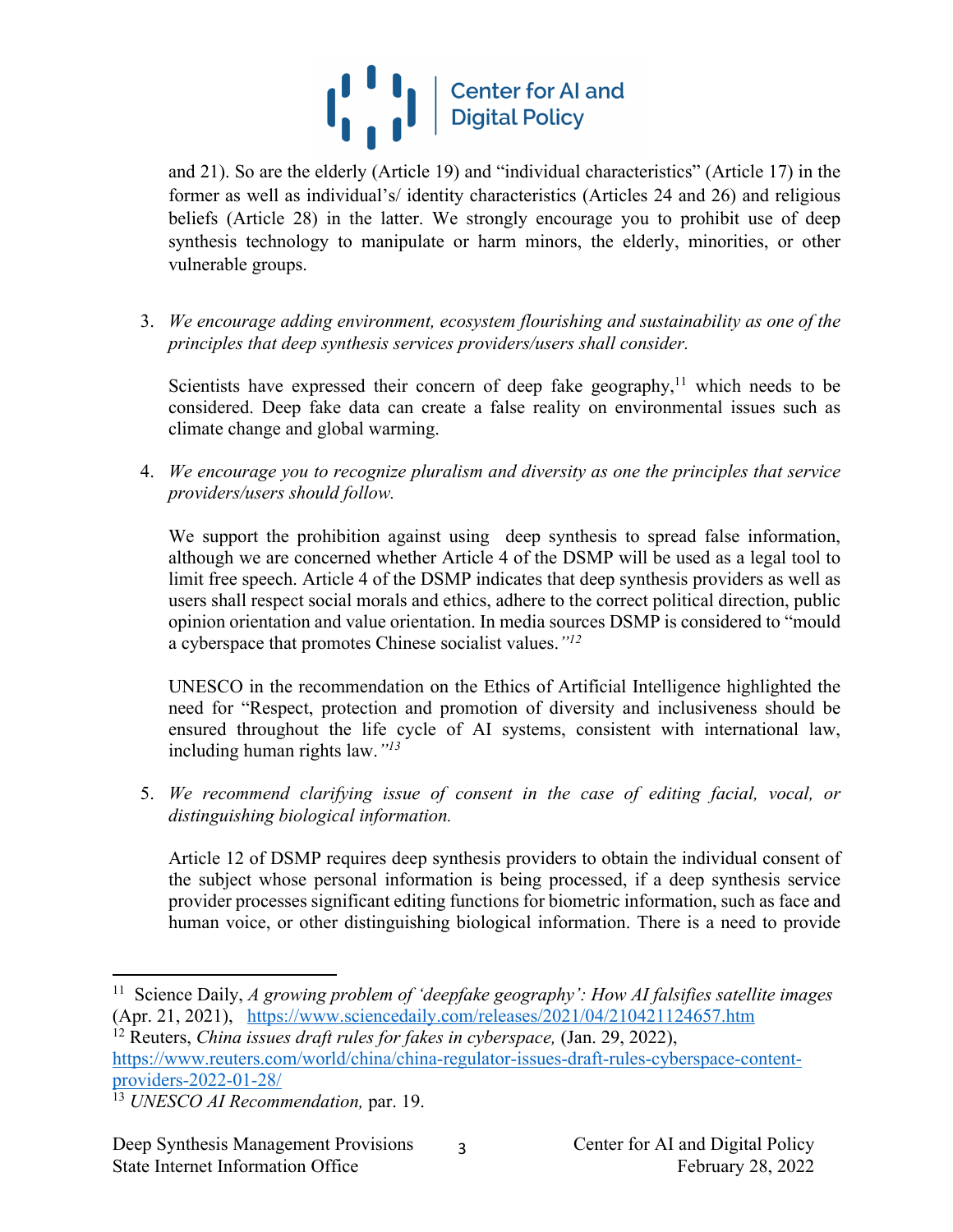

clarity on what the threshold of "significant" is. The misappropriation of the likeness of an individual, including their image or voice, should be prohibited.

## Specific Provisions and Clarifications

6. *We recommend clarifying obligations related to rumors.*

There is a need to provide precise definitions in Article 17 of the DSMP, as to (a) who has the obligation determine whether a statement is a rumor, and (b) how deep synthesis service providers can comply with the obligations to establish mechanisms for dispelling rumors, and promptly require them to do so.

7. *We encourage you to introduce Ethical Impact Assessments on AI systems.*

In accordance with the UNESCO's Recommendation on the Ethics of Artificial Intelligence, specifically paragraph 53, we recommend that the DSMP incorporate a procedure "to carry out ethical impact assessments on AI systems to predict consequences, mitigate risks, and avoid harmful consequences."<sup>14</sup>

8. *We encourage transparency in the government's supervision and inspection of deep synthesis service providers proceedings.*

Article 21 of the DSMP enables all levels' cybersecurity and informatization departments to conduct supervision and inspection of deep synthesis information service providers, gain access to their data and request for other assistance. However, the DSMP is silent on the extent of the government's power in doing so. We suggest (1) incorporating thresholds and limits to the government's information access, and (2) establishing an independent authority that will supervise the procedure. As an exchange, the government can effectively provide its citizens the superlative "administration review" (行政复议权) under the administration law.

9. *We recommend defining a fixed term in addressing user complaints be considered in the succeeding regulatory documents (*其他规范性文件*).*

Pursuant to Article 18 of the DSMP, deep synthesis service providers are required to address user appeals. We propose a fixed term so that service providers are obliged to act within a reasonable time period.

10. *We recommend independent, impartial, and inclusive oversight boards over this regulation.*

4

<sup>14</sup> *UNESCO AI Recommendation,* par. 53.